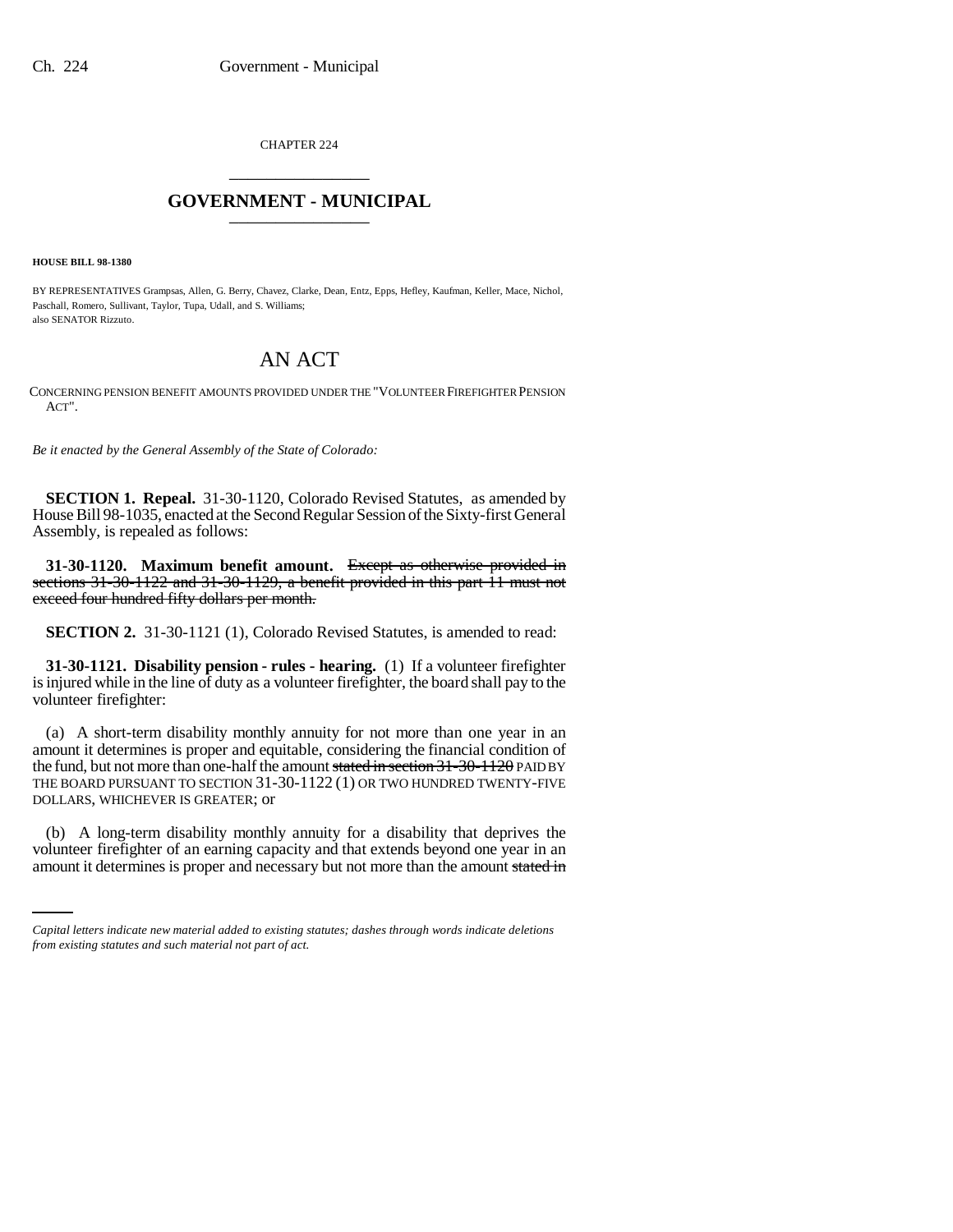section 31-30-1120 PAID BY THE BOARD PURSUANT TO SECTION 31-30-1122 (1) OR FOUR HUNDRED FIFTY DOLLARS, WHICHEVER IS GREATER. ANY INCREASE IN THE BENEFITS IN A MUNICIPALITY UNDER THIS PARAGRAPH (b) SHALL BE APPROVED BY THE MUNICIPALITY'S GOVERNING BODY.

**SECTION 3.** 31-30-1122 (1), Colorado Revised Statutes, as amended by House Bill 98-1035, enacted at the Second Regular Session of the Sixty-first General Assembly, is amended to read:

**31-30-1122. Retirement pension.** (1) The board of a municipality, with the prior consent of the municipality's governing body, or the board of a fire protection district or county improvement district may pay a retirement pension to a volunteer firefighter who has twenty years of active service and who is over the age of fifty years. The retirement pension shall be an amount determined by the board of not more than one hundred dollars per month, unless an actuarial review indicates a higher payment is actuarially sound; but in no case shall the retirement pension exceed the amount stated in section 31-30-1120. except that any such amount determined by the board of a municipality shall be made with the prior consent of the municipality's governing body. Any higher payment made pursuant to this section shall not be subject to the maximum benefit amount contained in section 31-30-1120. Pensions that make payments in excess of three hundred dollars per month are subject to the state contribution limitation specified in section 31-30-1112 (2) (b). Except as provided in section 31-30-1132, a volunteer firefighter shall not receive a retirement pension for service in a fire department while the firefighter is an active member of that department. A volunteer firefighter shall maintain a minimum training participation in the fire department of thirty-six hours each year to qualify for retirement benefits. A volunteer firefighter who has served twenty years and who has not reached the age of fifty years may be granted a leave of absence and retain all rights to a retirement pension and is entitled to the retirement pension when the firefighter is fifty years of age.

**SECTION 4.** 31-30-1123, Colorado Revised Statutes, is amended to read:

**31-30-1123. Retirement pension - sources of payment.** The retirement pension of a volunteer firefighter who has earned twenty years of active service as a volunteer firefighter for any one municipality or district shall be paid from the fund of that municipality or district, and no other fund shall pay a pension to that volunteer firefighter. The retirement pension of a volunteer firefighter who earns twenty years of active service as a volunteer firefighter after June 2, 1977, by serving more than one municipality or district shall be paid from the fund of each municipality or district for which the volunteer firefighter served at least five years. The amount paid by each fund for each year of service with the particular municipality or district shall equal one-twentieth of the retirement pension being paid by that fund on the day the volunteer firefighter left the service of the particular municipality or district. The retirement pension of a volunteer firefighter who earns twenty years of active service as a volunteer firefighter by serving more than one municipality or district shall be paid only by the municipality or district last served by that volunteer firefighter if any part of the twenty years of service was earned on or before June 2, 1977. In no event shall a volunteer firefighter receive a total retirement benefit from all volunteer firefighter pension funds exceeding the amount stated in section 31-30-1120 MAXIMUM AMOUNT PAID BY THE BOARD FROM SUCH FUNDS PURSUANT TO SECTION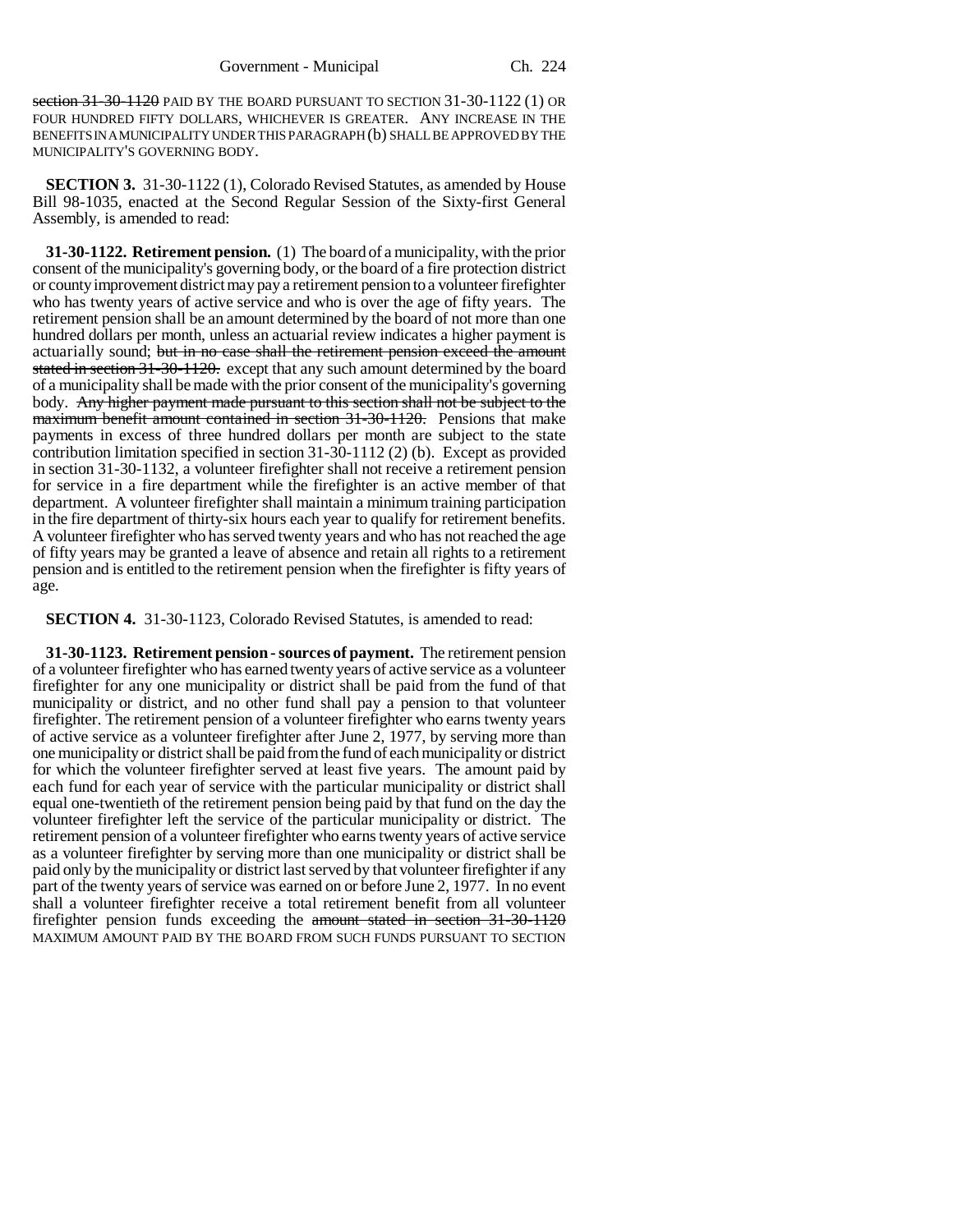31-30-1122 (1) OR FOUR HUNDRED FIFTY DOLLARS, WHICHEVER IS GREATER.

**SECTION 5.** 31-30-1126, Colorado Revised Statutes, is amended BY THE ADDITION OF A NEW SUBSECTION to read:

**31-30-1126. Survivor benefit.** (4) THE BENEFITS UNDER THIS SECTION MAY BE INCREASED IN THE SAME MANNER AS POSTRETIREMENT BENEFIT INCREASES AS PROVIDED IN SECTION 31-30-1122 (3), SUBJECT TO THE STATE CONTRIBUTION LIMIT SET FORTH IN SECTION 31-30-1112 (2) (c.5).

**SECTION 6.** 31-30-1127, Colorado Revised Statutes, is amended to read:

**31-30-1127. Survivor benefit - death from injuries in the line of duty.** (1) Except as otherwise provided in subsection (4) of this section, if a fire department member dies from injuries received while in the line of duty as a volunteer firefighter and leaves a surviving spouse, the board shall pay the surviving spouse a monthly annuity either in an amount the board deems proper and necessary, but not more than one-half the amount provided in section 31-30-1120 PAID BY THE BOARD PURSUANT TO SECTION 31-30-1122 (1) OR TWO HUNDRED TWENTY-FIVE DOLLARS, WHICHEVER IS GREATER, or within limits prescribed by municipal ordinance or by rules of the board of the affected municipality or district. The annuity shall cease if the surviving spouse remarries. Dissolution of a subsequent marriage does not reinstate the annuity.

(2) Except as otherwise provided in subsection (4) of this section, if there is no surviving spouse as provided in subsection (1) of this section but there is a surviving child of the deceased volunteer firefighter under eighteen years of age, the board shall pay a monthly annuity either in an amount the board deems proper or necessary, but not more than one-half the amount provided in section  $31-30-1120$  PAID BY THE BOARD PURSUANT TO SECTION 31-30-1122 (1) OR TWO HUNDRED TWENTY-FIVE DOLLARS, WHICHEVER IS GREATER, or within limits prescribed by municipal ordinance or by rules of the board of the affected municipality or district. The board shall pay this annuity to the guardian of the child on behalf of the child. The annuity shall cease when the child is eighteen years of age.

(3) Except as otherwise provided in subsection (4) of this section, if there is no surviving spouse or child as provided in subsections (1) and (2) of this section but there is a surviving dependent parent of the deceased volunteer firefighter, the board shall pay the dependent parent a monthly annuity either in an amount the board deems proper and necessary, but not more than one-half the amount provided in section  $31-30-1120$  PAID BY THE BOARD PURSUANT TO SECTION 31-30-1122 (1) OR TWO HUNDRED TWENTY-FIVE DOLLARS, WHICHEVER IS GREATER, or within limits prescribed by municipal ordinance or by rules of the board of the affected municipality or district. The annuity shall cease if the dependent parent remarries. Dissolution of a subsequent marriage does not reinstate the annuity.

(4) The benefits under this section:

- (a) Are in addition to the educational benefits under section 23-3.3-205, C.R.S.;
- (b) Do not apply if the optional survivor benefits under section 31-30-1128 are